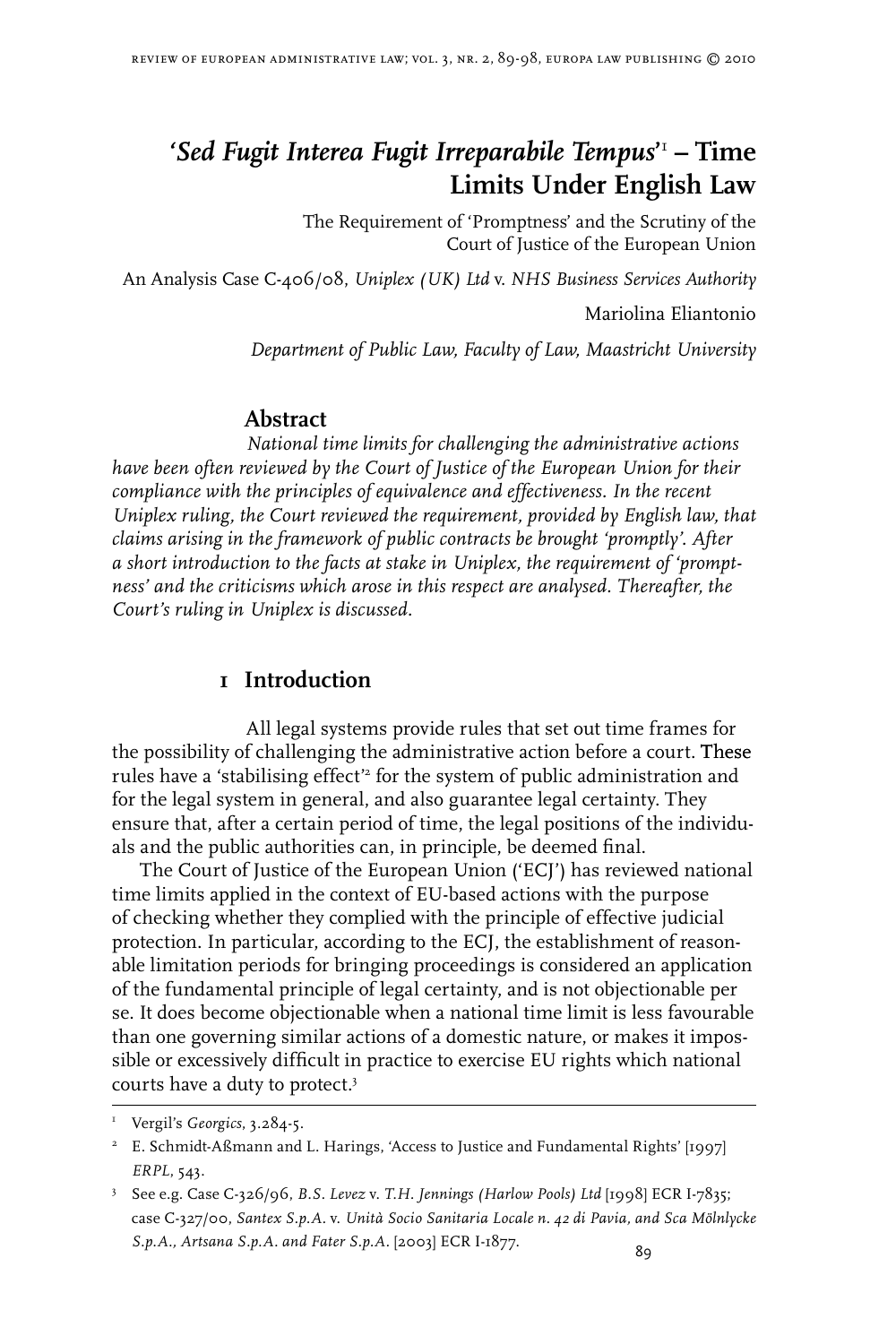eliantonio

Recently, this threshold was applied to the requirement, provided by English law, that claims arising in the framework of public contracts be brought 'promptly'. The requirement of 'promptness' is a peculiarity of the English legal system and had already been questioned before the ECJ's ruling and beyond the scope of EU law. After a short introduction to the facts at stake in *Uniplex*, the requirement of 'promptness' and the criticisms which arose in this respect will be analysed. Thereafter, the ECJ's ruling in *Uniplex* will be discussed.

# **2 The Facts of the Case**

Uniplex, a company established in the United Kingdom, participated in a tendering procedure for the conclusion of a framework agreement for the supply of haemostats launched by the National Health Service (hereafter 'NHS'), i.e. the State-owned and operated public health service in the United Kingdom.

The NHS issued an invitation to tender to five suppliers, including Uniplex. A few months later, Uniplex was notified of the fact that it would not be awarded a framework agreement, as it had obtained, according to the award criteria, the lowest marks of the five tenderers that had submitted bids. With the same letter, the NHS also informed Uniplex, amongst others, of its entitlement to seek an additional debriefing. Uniplex did request a debriefing, which the NHS complied with by providing details of its approach to the evaluation of the award criteria as to the characteristics and relative advantages of the successful tenders in relation to Uniplex's tender.

Subsequently, Uniplex sent the NHS a letter alleging a number of breaches of the applicable provisions on public work contracts. In that letter, Uniplex also claimed that time did not start to run for the bringing of proceedings until the date on which the NHS had provided the debriefing details. The NHS responded to Uniplex's letter denying the various allegations made by Uniplex. In that letter, the NHS also asserted, as a preliminary point, that the events giving rise to Uniplex's complaints had occurred no later than the date on which the decision not to include Uniplex in the framework agreement had been communicated to it.

After another exchange of letters, Uniplex brought proceedings before the Queen's Bench Division of the High Court of Justice of England and Wales, seeking, firstly, a declaration that the NHS had breached the applicable public procurement rules and, secondly, damages.

Being unsure as to whether Uniplex brought its action in time, the High Court of Justice decided to stay the proceedings and to refer to the ECJ various questions, amongst which how the requirement of 'promptness' needs to be interpreted.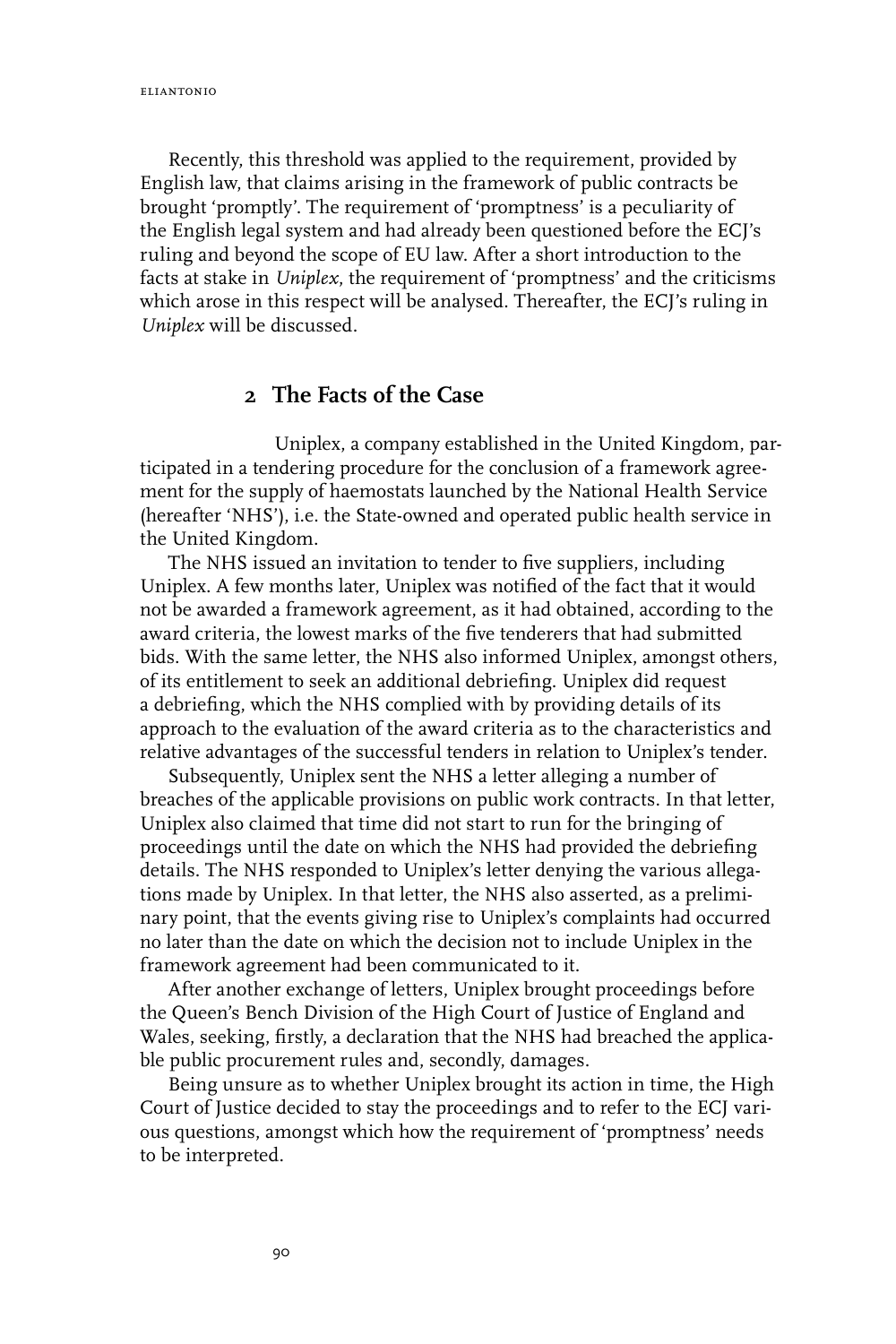### **3 The English Rules on Time Limits and the Requirement of 'Promptness'**

Under English law,<sup>4</sup> a claim for review of public work contracts and a claim for judicial review must be made 'promptly and in any event within three months after the grounds to make the claim first arose' (Regulation  $47(7)(b)$ ) of the Public Contracts Regulations 2006<sup>5</sup> and Rule 54.5(1) of Part 54 of the Civil Procedure Rules – CPR – which has replaced Rule  $4(I)$  of Order 53 of the Supreme Court Rules). The starting point is, therefore, a three-month limitation period.<sup>6</sup> However, the courts have emphasised that a claim can be considered as being out of time if it has not been made promptly even when it is within the three-month period.<sup>7</sup>

Consequently, permission<sup>8</sup> may be refused on grounds of delay even where the applicant has filed the claim within three months of the decision, if, based upon the facts, the court considers that the application was not made promptly. Factors that may be taken into account in relation to promptness include, for example, whether the applicant gave prior warning

- In general, on the rules on time limits, see C. Lewis, *Judicial Remedies in Public Law*  (London 2004, 3rd ed.), 312 ff; P.F. Cane, *Administrative Law* (Oxford 2004, 4th ed.), 114 ff; P. Craig, *Administrative Law* (London 2008, 6th ed.), 903 ff; M. Beloff, 'Time, Time, Time It's on my Side, Yes it is', in C. Forsyth and I. Hare (eds.), *The Golden Metwand and the Crooked Cord* (Oxford 1998), 267.
- The Public Contracts Regulations 2006 (SI 2006 No.5) are the legislative instruments with which the UK implemented the EU Procurement Directives.
- *R. (Al Veg Ltd)* v. *Hounslow London Borough Council* [2003] EWHC 3112 (Admin), [2004] LLR 268, in which it was held that 'a useful starting point is that when judicial review claims are brought within the prescribed three months period, there is a rebuttable presumption that they have been brought promptly' (para. 40).
- *Finn-Kelcey* v. *Milton Keynes Borough Council* [2008] EWCA Civ 1067, in which it was held that '[I]t is not to be assumed that filing within three months necessarily amounts to filing promptly' (para. 21). Very critical on this point are Gordon and Rogers, who argue that the language of (then) applicable provisions on time limits (Order 53 of the Supreme Court Rules) and their reference to the three-months limitation period is deceptive, because it may 'lull one into a false sense of security'. See R. Gordon and H. Rogers, 'Justice Denied? Delay in Judicial Review Proceedings' [1989] *NLJ*, 1128.
- $8$  In English judicial review proceedings, before a claim is fully reviewed, it must pass the permission stage (Rule 54.4 CPR).
- <sup>9</sup> In *Re Friends of the Earth Ltd* [1988] JPL 93, a challenge to the grant of planning permission for a power station was held not to have been made promptly even though (by one day) within the three-month period. See also R. v. *Westminster City Council, ex p. Hilditch* [1990] COD 434; *R.* v. *The Independent Television Commission, ex p. TVNi Ltd and TVS Television Ltd*, The Times, 30 December 1991; *R.* v. *Bath City Council, ex p. Crombie* [1995] COD 283. For this aspect, see A. Lindsay, 'Delay in Judicial Review Cases: A Conundrum Solved?' [1995] *PL*, 421 ff.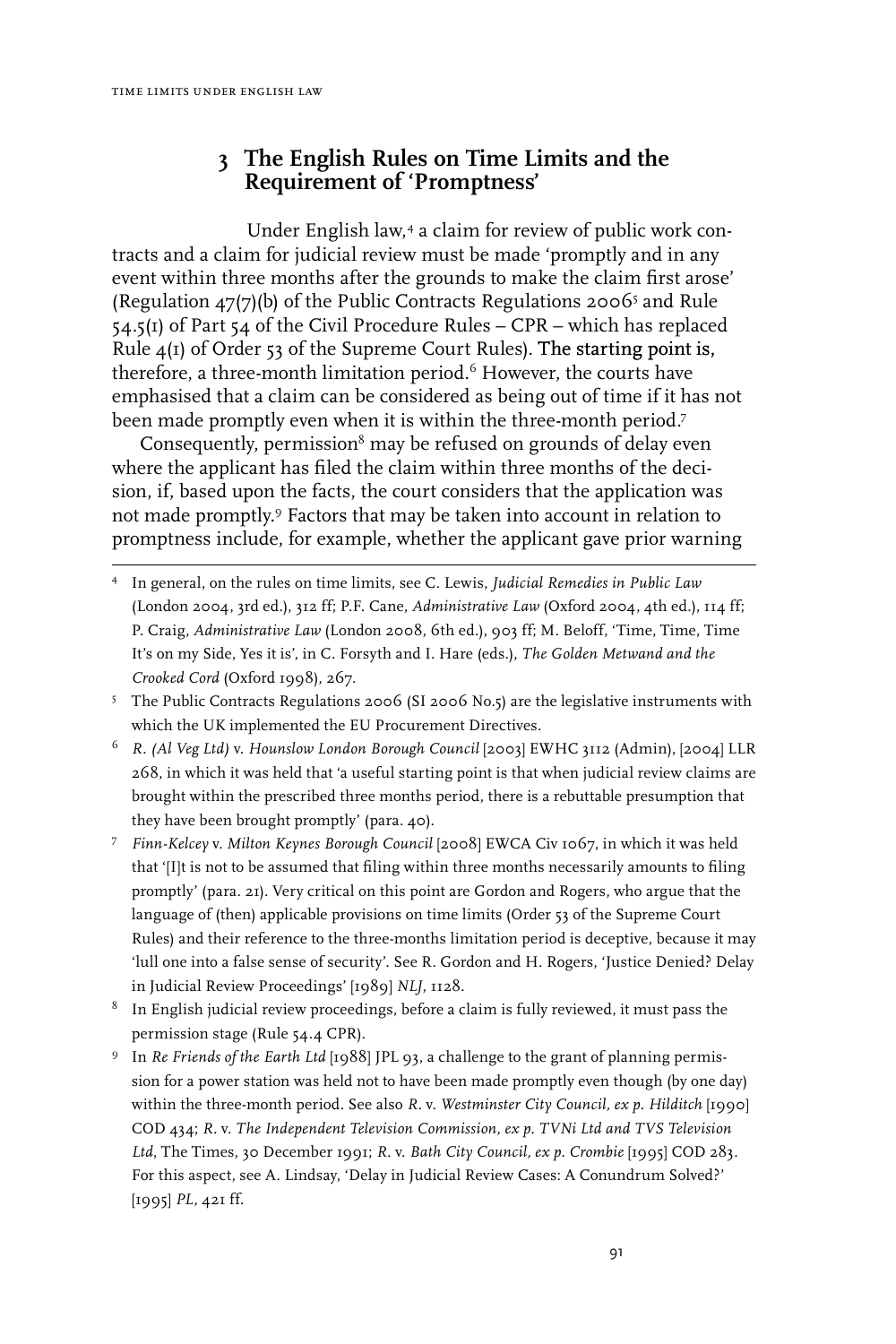of his intention to challenge the decision,<sup>10</sup> or whether a period of time has elapsed between the taking of the decision and its communication to the applicant. Cases in which third parties (for example, the beneficiaries of a planning permission) are likely to have committed themselves to expenditures on the basis of the decision in dispute are cases in which, according to English law, there is a particular need to pay due regard to the injunction to act 'promptly'.<sup>11</sup>

Failure to comply with the three-month time limit (or the court's determination that the application was not made promptly) implies the refusal of permission to go to the substantive hearing on the claim. However, the delay in filing a claim may not be fatal for the application if the court considers that there is 'good reason' for extending the time. This power was formerly specifically provided for in the rules governing time limits for bringing a judicial review claim; now, the power is contained in the general powers of the courts to extend time (Rule  $3.1(2)(a)$  CPR).

There is no statutory definition of 'good reason', and the court's decision mainly depends on the facts of the case and the extent to which the court regards the actions taken by the applicant as reasonable under the circumstances.<sup>12</sup> In general, it can be said that the delay may be considered excusable if it results from factors outside the applicant's or his advisors' control.<sup>13</sup>

For example, it has been considered that an applicant who has not been informed that a decision has been taken has good reason for the delay, so long as he moves expeditiously once he is aware of the decision.14 Moreover, it has been repeatedly held that the delay in filing a claim should not be held against the claimant if the latter has behaved reasonably and sensibly, as long as no prejudice is caused by the delay.15 The importance of the point

- <sup>13</sup> In this respect, Cane argues that the fact that there are no clear criteria for the courts' discretion to extend time creates too much uncertainty. Cane (2004), 115.
- 14 *R.* v. *Secretary of State for the Home Department, ex p. Ruddock* [1987] 1 WLR 1482; *R.* v. *Secretary of State for Foreign and Commonwealth Affairs, ex p. World Development Movement Ltd* [1995] 1 WLR 386; *R.* v. *Department of Transport, ex p. Presvac Engineering Ltd*, The Times, 10 July 1991; *R.* v. *Greenwich London Borough Council Shadow Education Committee, ex p. Governors of John Ball Primary School and others*, The Times, 16 November 1989; *R.* v. *Licensing Authority, ex p. Novartis Pharmaceuticals Ltd* [2000] COD 232.
- <sup>15</sup> R. v. Commissioner for Local Administration, ex p. Croydon London Borough Council [1989] 1 All ER 1033; *R.* v. *Durham County Council, ex p. Huddleston* [2000] 1 WLR 1484.

<sup>10</sup> *Re Friends of the Earth Ltd* [1988] JPL 93; *R.* v. *Department of Transport, ex p. Presvac Engineering Ltd*, The Times, 10 July 1991.

<sup>&</sup>lt;sup>11</sup> See R. v. *The Independent Television Commission, ex p. TVNi Ltd*, The Times, 30 December 1991, where it was stated that the courts are generally reluctant to intervene in a way which would adversely affect market dealings undertaken in good faith. See also *R.* v. *Secretary of State for Trade and Industry, ex p. Greenpeace Ltd* [1998] COD 59.

<sup>&</sup>lt;sup>12</sup> Lewis (2004), 322. For a survey of the reasons that have been put forward to explain delays, see R. Leipner, 'What is a "Good Reason" for Extending Time?' [1996] *JR*, 212.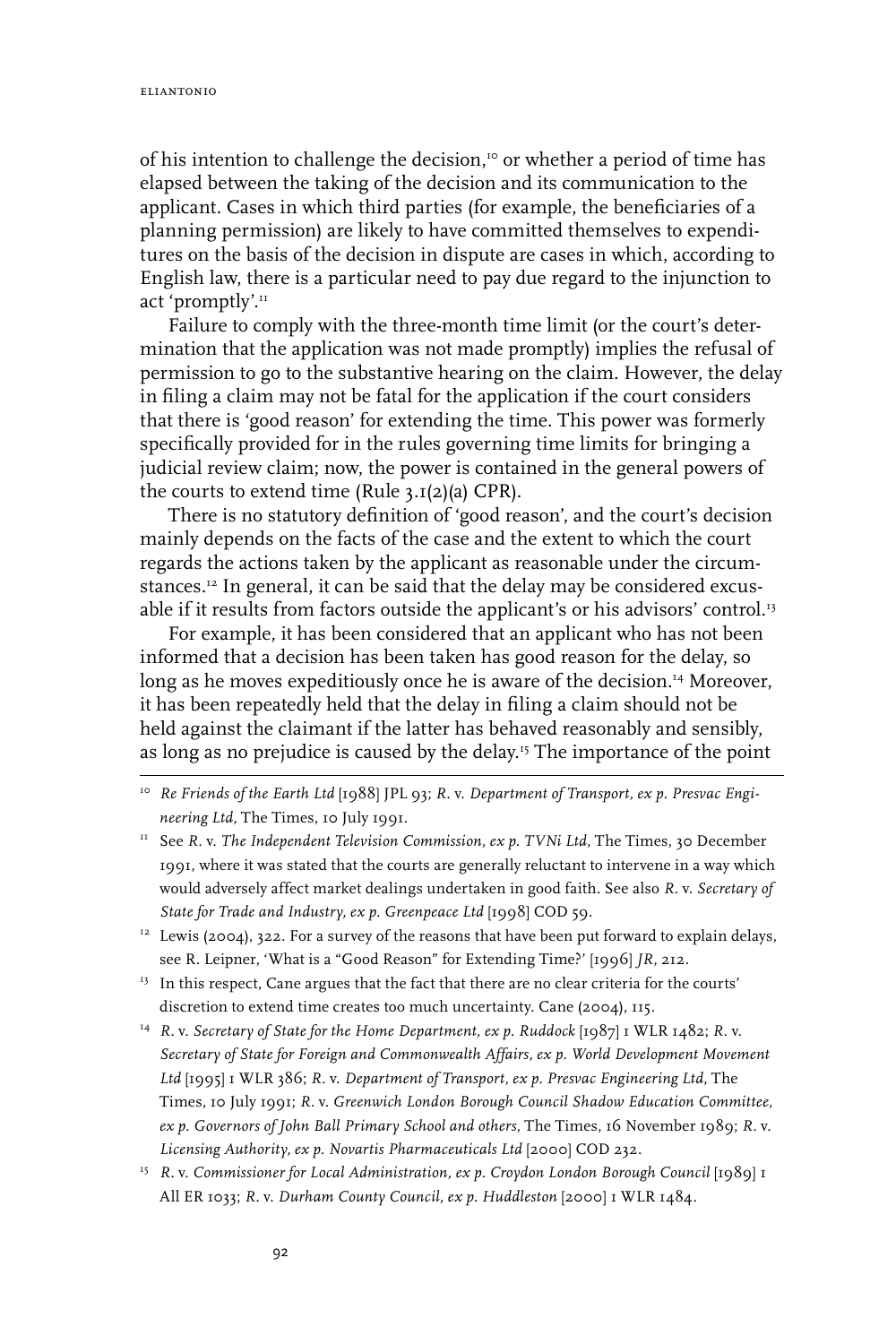of law in discussion, and, more generally, of the issue in question, $16$  and the time taken to obtain legal aid $^{\scriptscriptstyle 17}$  were all held to constitute good reasons to extend the time. However, it should be pointed out that none of these reasons automatically result in time being extended.

# **4 The Requirement of 'Promptness' Scrutinised by the ECtHR and the English Courts**

Already before the ECJ's ruling in *Uniplex*, the requirement of 'promptness' had been scrutinised by both the European Court of Human Rights and the English courts.

The discussion of the adequacy of this limitation period, together with the requirement of 'promptness', was at first the subject matter of a claim brought before the European Court of Human Rights (ECtHR).18 *Lam* concerned a claim for judicial review brought against an administrative decision that had declared the activities carried out in the applicants' neighbour's warehouse, and were causing an alleged nuisance to the applicant himself and to his family, as legitimate. In all instances, the claim had been considered as delayed and, consequently, permission had been refused. The applicants then brought a claim to the ECtHR, and argued that Rule  $4(1)$  of Order 53 of the Supreme Court Rules was in violation of Article 6 ECHR. In particular, the applicants maintained that they had been deprived of access to a court as a consequence of the discretion allowed to the courts in refusing judicial review claims.

The court did not accept this argument and held that:

'in so far as the applicants impugn the strict application of the promptness requirement in that it restricted their right of access to a court, the court observes that the requirement was a proportionate measure taken in pursuit of a legitimate aim. The applicants were not denied access to a court ab initio. They failed to satisfy a strict procedural requirement which served a public interest purpose, namely, the need to avoid prejudice being caused to third parties who may have altered their situation on the strength of administrative decisions'.

<sup>16</sup> *R.* v. *Secretary of State for the Home Department, ex p. Ruddock* [1987] 1 WLR 1482; *R.* v. *Secretary of State for Foreign and Commonwealth Affairs, ex p. World Development Movement Ltd* [1995] 1 WLR 386.

<sup>17</sup> In *R.* v. *Stratford-on-Avon District Council, ex p. Jackson* [1985] 1 WLR 1319 the applicant justified his delay by showing that he was waiting for a decision from the Legal Aid Board; see also *R.* v. *Wareham Magistrates' Court ex p. Seldon* [1988] 1 WLR 825; *R.* v. *Surrey Coroner, ex p. Wright* [1997] QB 786.

<sup>18</sup> *Lam* v. *the United Kingdom* (App. 41671/98), Admissibility decision of 5 July 2001, unpublished.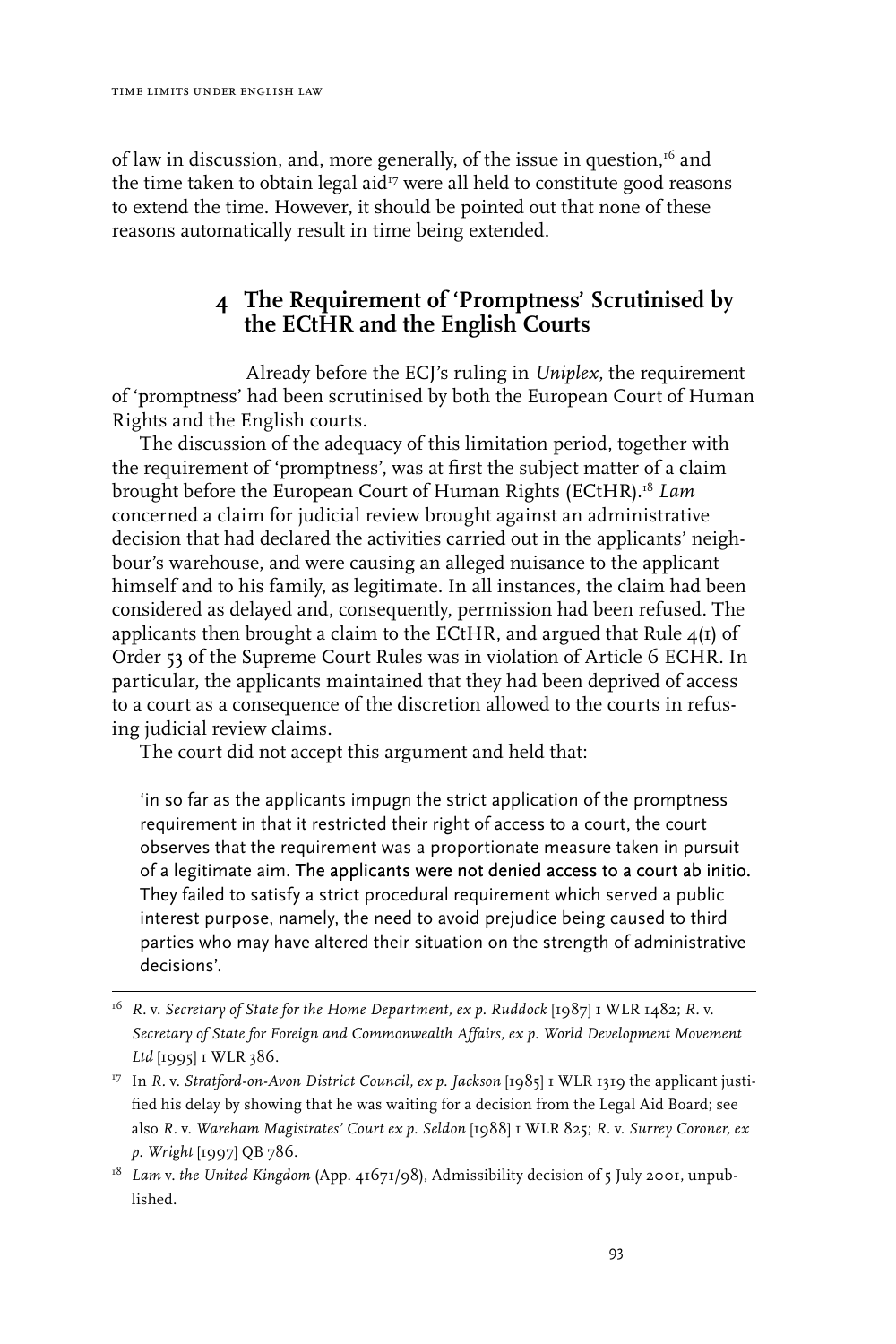Consequently, it was concluded that the English rules on time limits did not breach Article 6 ECHR.

Some recent cases decided by the English courts combined the EU perspective with the ECHR perspective, especially in relation to the requirement of promptness, and seemed to suggest that Rule 54.5 CPR may fall foul of EU law, since it is up to the national courts to decide whether an application, although brought within a fixed time limit, has been brought 'promptly'. This requirement, which grants the courts a relatively wide discretion to refuse permission to certain claims, was reviewed for its potential to impair an effective judicial protection of rights derived from EU law. As far as the compliance with the ECHR is concerned, some doubts were raised with regard to the compatibility of this provision with Article 6 ECHR. However, in other instances, the courts concluded that, in the light of the ECJ's case law and the ECtHR's ruling in *Lam*, Rule 54.5 CPR ensures an adequate protection of citizens' rights.

The first case which illustrates this perspective is *Burkett*. 19 The applicant filed a claim against a resolution passed by the administrative authorities authorising the granting of planning permissions. Both the Queen's Bench Division and the Court of Appeal refused to grant permission to the claim on the grounds that it did not comply with the prescribed time limits. The House of Lords did not agree with this view and allowed the claim purely on the wording of Rule 54.5 CPR. However, Lord Steyn raised some doubts as to whether 'the obligation to apply "promptly" is sufficiently certain to comply with European Community law and the European Convention for the Protection of Human Rights and Fundamental Freedoms', and whether 'the requirement of promptitude, read with the three-months' limit, is not productive of unnecessary uncertainty and practical difficulty'.20 These concerns were also shared by Lord Hope. In particular, he considered the word 'promptly' to be imprecise, and stressed that the provision made no reference to any criteria by which the question of whether the test of proptness has been satisfied or not can be judged. However, he argued that Scottish judicial review rules could be used as an interpretive aid: he explained that, under Scots law, there is no specific time limit for the making of an application; however, no Scottish authority supports the proposition that mere delay (or, to follow the language used by Rule 54.5(1) CPR, a mere failure to act 'promptly') is sufficient for a claim to be barred at the permission stage. It has never been held that mere delay will cause an application to be rejected if it is not proven that there has been acquiescence on the part of the applicant, or that there would be prejudice on the side of the defendant. He, therefore, concluded that, if the obligation to act 'promptly' is, without any qualifications, too uncertain to satisfy the requirements of Article 6 ECHR, it does become adequately specified if the concepts of acquiescence

<sup>19</sup> *R. (Burkett)* v. *Hammersmith and Fulham London Borough Council* [2002] UKHL 23, [2003] 1 WLR 1593.

<sup>20</sup> *Burkett*, para. 53.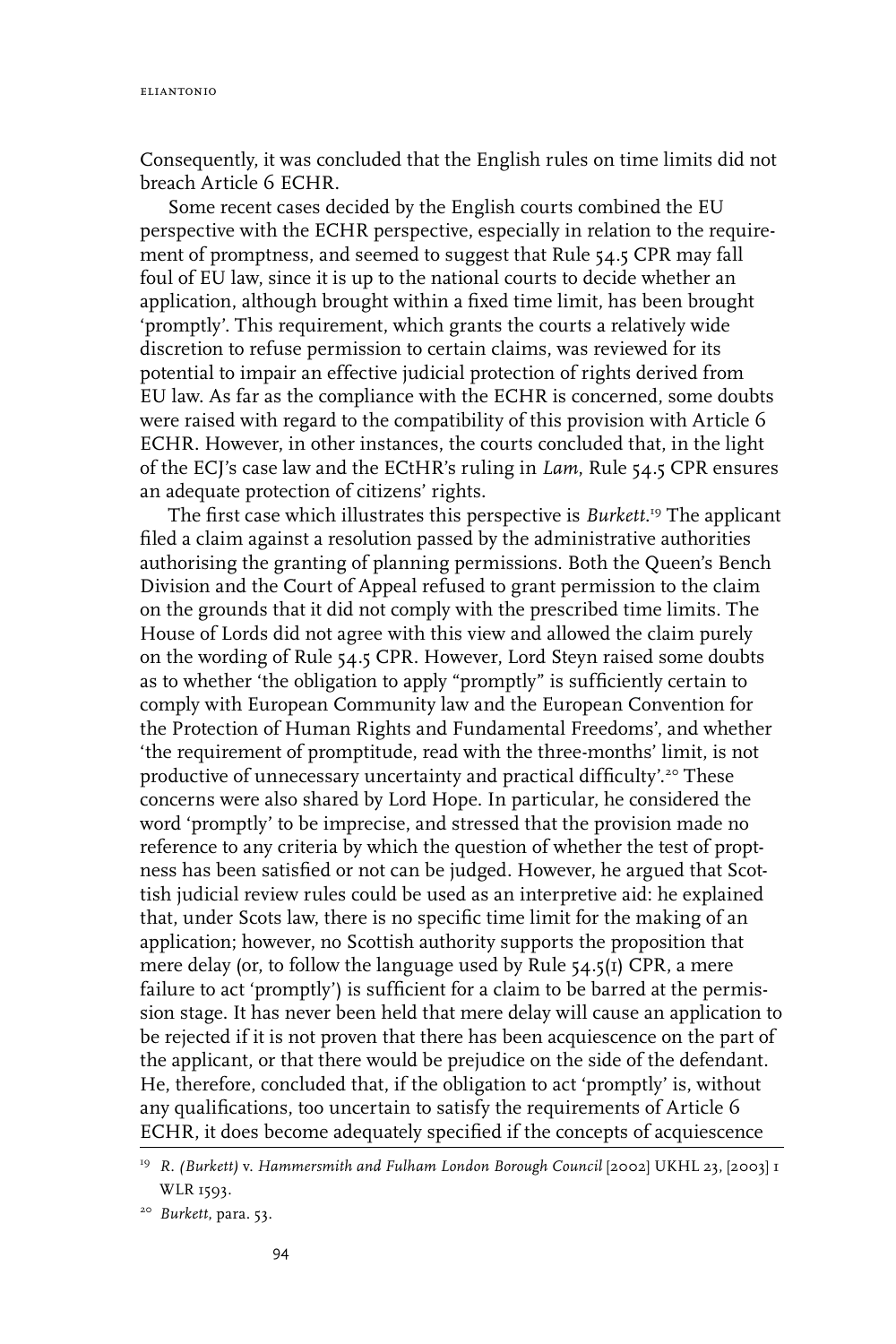and prejudice are taken into account. If read in this 'Convention-friendly' way, Rule 54.5 CPR should not be deemed as being incompatible with Article 6 ECHR.

The question as to whether the requirement of promptitude is not in compliance with EU and ECHR law was, however, not resolved by the House of Lords, as the judges only expressed their doubts on this compatibility, but did not take any clear position in this respect. This position was taken up in a later judgment, in which the Court of Appeal, faced with an attempt to challenge the requirement of promptitude on the basis of the ruling in *Burkett,* held that 'the question whether the obligation [to act promptly] is contrary to the Convention or to Community law was not resolved by the House of Lords'.21 Thus it was held that,

'unless and until the issue is resolved adversely to the rule, the obligation to file the claim form promptly remains a feature of English law […] and the presence of the word "promptly" in the rule should not be ignored. Those who seek to challenge the lawfulness of planning permissions should not assume, whether as a delaying tactic or for other reason, that they can defer filing their claim form until near the end of the three-month period in the expectation that the word "promptly" in the rule is a dead letter'.<sup>22</sup>

In a subsequent case concerning a claim against two measures issued by a local planning authority, the Administrative Court endorsed this position completely, and raised no further points in this respect.<sup>23</sup>

However, these three cases all seem to overlook the fact that these doubts, at least those concerning the compatibility of Rule 54.5 CPR with Article 6 ECHR, had already been solved by the Strasbourg court itself in the *Lam* case discussed above. This circumstance was clearly stated in *Elliott*, 24 *I-CD Publishing Ltd*,<sup>25</sup> *A1 Veg*,<sup>26</sup> and, more recently, in *Hardy*,<sup>27</sup> in which it was made clear that *Burkett* had not taken the ruling in *Lam* into account; that, consequently, the promptness requirement should not be considered to be in breach of Article 6 ECHR; and that, as a result, 'the requirement for a claimant to issue proceedings "promptly" remains'.28

- 24 *R. (Elliott)* v. *The Electoral Commission* [2003] EWHC 395 (Admin).
- 25 *R. (I CD Publishing Ltd)* v. *Office of the Deputy Prime Minister* [2003] EWHC 1761 (Admin).
- 26 *R. (A1 Veg Ltd)* v. *Hounslow London Borough Council* [2003] EWHC 3112 (Admin), [2004] LLR.
- 27 *Hardy* v. *Pembrokeshire County Council and Pembrokeshire Coast National Park Authority* [2006] EWCA Civ 240.
- 28 *A1 Veg*, para. 40. No further observations were made on this point in *R. (Norton and others)*  v. *London Borough of Lambeth* [2007] EWHC 3476 (Admin). Recently, however, doubts were

<sup>21</sup> *R. (Young)* v. *Oxford City Council* [2002] EWCA Civ 990, [2002] 3 PLR 86.

<sup>22</sup> *Young*, para. 38.

<sup>23</sup> *R. (Michael Geoffrey Lynes and Sadie Lynes)* v. *West Berkshire District Council* [2002] EWHC 1828 (Admin), [2003] JPL 1137.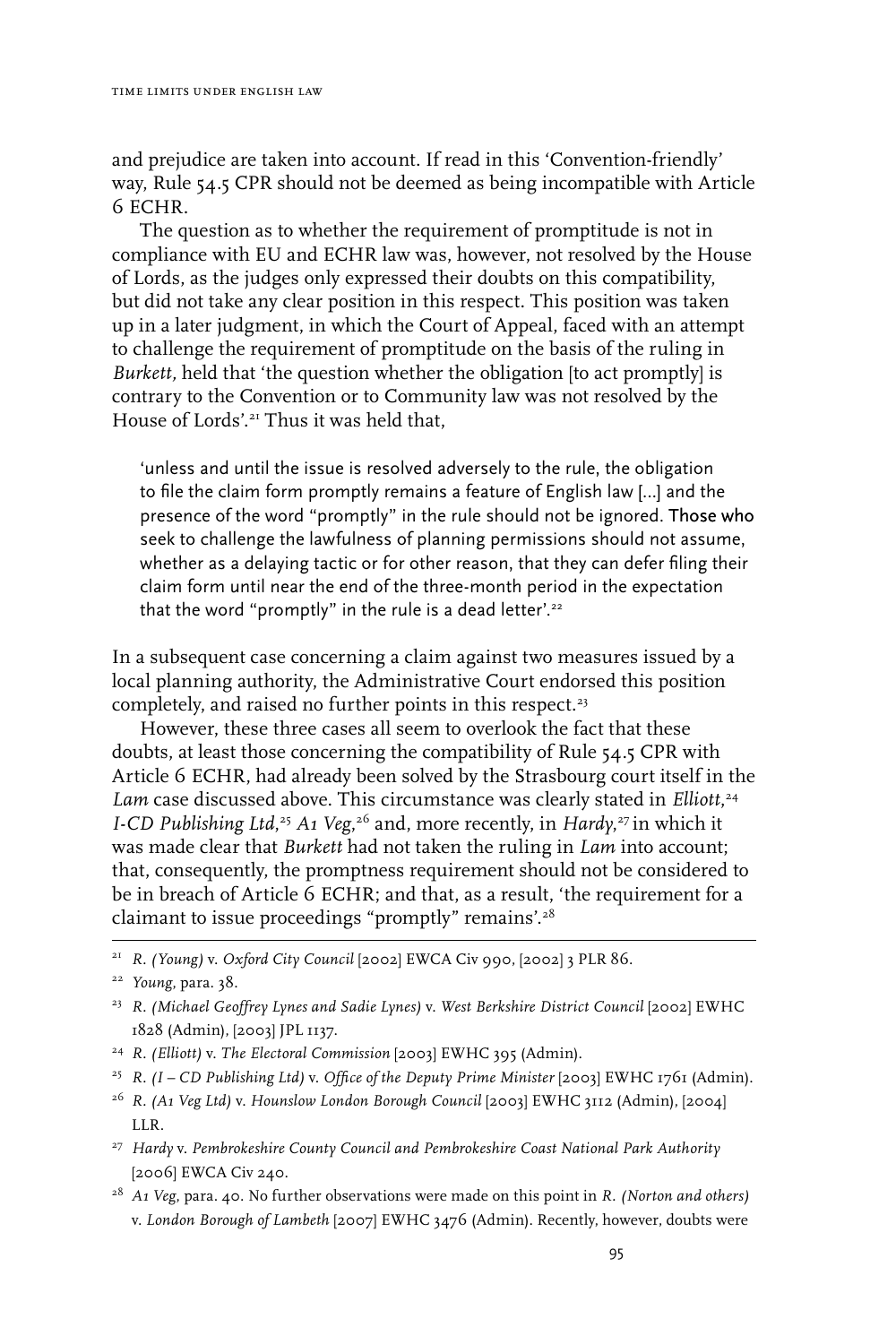eliantonio

However, while the issue of the compatibility of the requirement of 'promptness' had clearly been resolved by the ECtHR,<sup>29</sup> there were still doubts as to its compatibility with EU law and, in particular, with the principle of effective judicial protection. Indeed, some had argued that the requirement of promptness is too undefined and allows an excessively broad discretion to the courts to refuse permission to a claim<sup>30</sup> and that it, therefore, may be considered in breach of the principle of effectiveness.<sup>31</sup> It had also been argued that, while the ECJ itself never commented on the English rules in question, $32$  a preliminary reference to the ECJ in this respect seemed desirable<sup>33</sup>

### **5 The Opinion of Advocate General Kokott and the Ruling of the ECJ**

The AG departed from the principle of procedural autonomy and considered that the main question was the compliance of the requirement of 'promptness' with the principle of effectiveness and with the requirement, provided by Directive 89/665, that decisions of contracting authorities be reviewed 'effectively and, in particular, as rapidly as possible'. In the AG's view, in order to achieve the aim of the Directive, the Member States must create a clear legal framework in the field in question. They are thus obliged to establish a sufficiently precise, clear and transparent legal position, so that individuals can know what their rights and obligations are.

A limitation period such as that applicable under English law was not regarded as predictable enough in its effects, since its duration is placed at the discretion of the competent court because of the 'promptness' requirement. In this way '[t]he tenderers and candidates concerned are uncertain as to how much time they have to prepare their applications for review properly, and they are scarcely able to estimate the prospects of success of such applications'.34

still expressed on the compatibility of the requirement of promptitude in the light of Lord Steyn's speech in *Burkett*. See *R. (Hampson)* v. *Wigan Metropolitan Borough Council* [2005] EWHC 1656 (Admin), [2005] All ER (D) 383.

<sup>&</sup>lt;sup>29</sup> Thus, as has been noted, 'it seems unlikely that any challenge to the need to act "promptly" on the basis of uncertainty would be likely to succeed'. R. Taylor, 'Time Flies Like the Wind: Some Issues that *Burkett* Did Not Address' [2005] *JR*, 250.

<sup>30</sup> A. Samuels, 'Permission for Judicial Review Out of Time: an Overview' [2002] *JR*, 219.

<sup>31</sup> R. Gordon, *EC Law in Judicial Review* (Oxford 2007), 91.

<sup>32</sup> Noted by R. Gordon, *Judicial Review: Law and Procedure* (London 1996, 2nd ed.), 47.

<sup>33</sup> D. Carney, 'The Timing Rules in Judicial Review and the Practical Difficulties they cause Environmental Interest Groups: The Need for Reform' [2006] *Env LR*., 278.

<sup>34</sup> Opinion of AG Kokott, para. 69.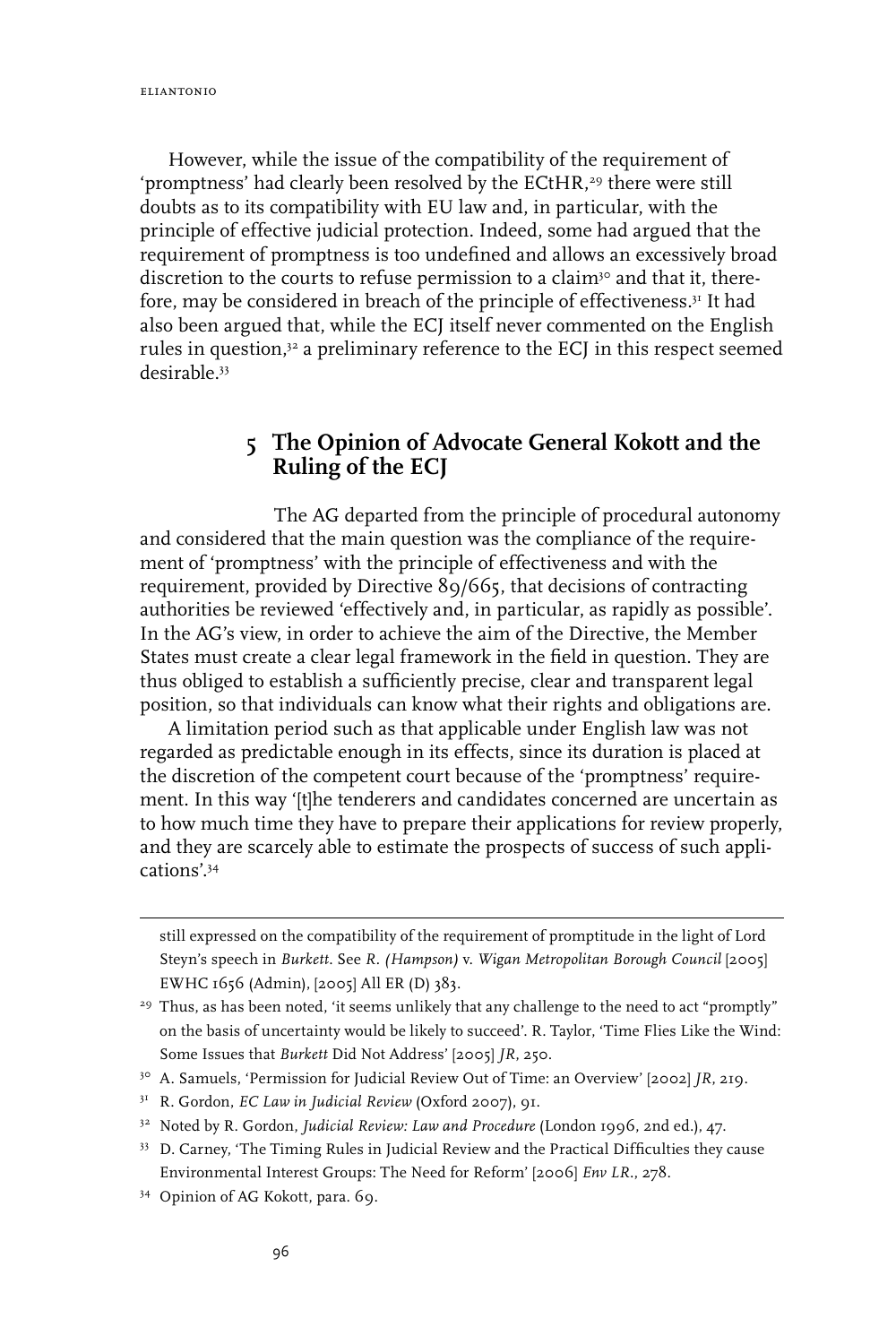According to the AG, national courts are obliged to interpret national law in a manner consistent with the Directive and with the principle of effectiveness. The AG considered that a consistent interpretation would be possible if the criterion of 'promptness' could be interpreted 'to the effect that it does not constitute an independent barrier to admissibility but merely contains a reference to the need for rapidity'.35 Should a consistent interpretation of national law not be possible, the AG suggested that the national court would be obliged to apply European law and thus set aside the conflicting provisions of national law.

The ECJ agreed with the AG's view. It departed from its usual statement that the establishment of limitation periods is acceptable (and, in fact, even desirable in order to attain the objective of rapidity of review of public works contracts). However, these rules must respect the principle of effectiveness and hence must not render impossible or excessively difficult the exercise of any rights that the person concerned derives from European law.

In the Court's view, the requirement of 'promptness' gives rise to uncertainty and is not predictable in its effects, since '[t]he possibility cannot be ruled out that such a provision empowers national courts to dismiss an action as being out of time even before the expiry of the three-month period if those courts take the view that the application was not made 'promptly' within the terms of that provision'.<sup>36</sup> Consequently, the ECJ concluded that Regulation 47(7)(b) of the Public Contracts Regulations 2006 had to be considered in violation of Directive 89/665.

As can be observed, the ECJ did not pick up the possibility, mentioned by the AG, of consistent interpretation and instead directly concluded for the necessity to disapply the national procedural rule in question.

#### **6 Conclusion**

As shown in the analysis carried out above, one prominent feature of claims for review of public works contracts and claims for judicial review in the English legal system is that they are required to be initiated promptly. At the permission stage, should the court find that the claim has not been brought promptly, it can refuse permission if there is no good reason for extending time even if the claim was brought within the threemonth limitation period.

The ECtHR explicitly commented on the English system of time limits, and found that it was not in breach of Article 6 ECHR. After some hesitation, the English courts seemed to have endorsed this conclusion and to have accepted the ECtHR's ruling. As far as the compliance with the ECJ's case

<sup>35</sup> Opinion, para. 72.

<sup>36</sup> Case C-406/08, *Uniplex (UK) Ltd* v. *NHS Business Services Authority* [2010] ECR nyr, para. 41.